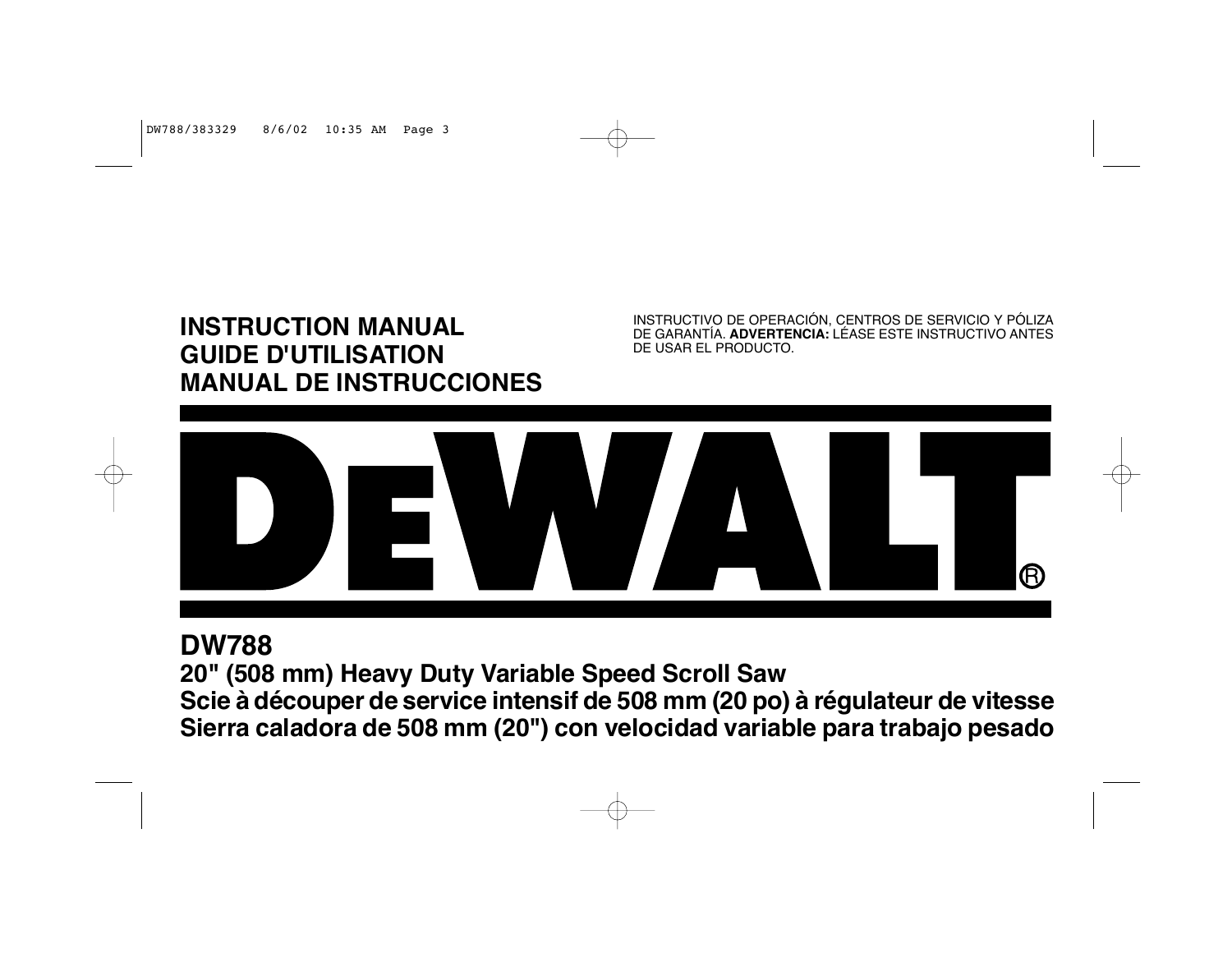English

IF YOU HAVE ANY QUESTIONS OR COMMENTS ABOUT THIS OR ANY DEWALT TOOL, CALL US TOLL FREE AT: **1-800-4-DEWALT (1-800-433-9258)** 

**WARNING:** FOR YOUR OWN SAFETY, READ INSTRUCTION MANUAL BEFORE OPERATING SAW • DO NOT WEAR GLOVES, NECKTIES, JEWELRY OR LOOSE CLOTHING • CONTAIN LONG HAIR • ALWAYS WEAR EYE PROTECTION • INSTALL BLADE WITH TEETH POINTING DOWNWARD TOWARD THE TABLE BEFORE OPERATING SAW • MAINTAIN PROPER ADJUSTMENT OF BLADE TENSION BLADE GUARD BEFORE OPERATING SAW • ALWAYS ADJUST MATERIAL HOLD-DOWN SO THAT IT JUST CLEARS WORKPIECE • KEEP FINGERS A SAFE DISTANCE FROM BLADE • MAINTAIN CONTROL OF WORKPIECE AT ALL TIMES - HOLD FIRMLY AGAINST THE TABLE • NEVER REMOVE JAMMED OR CUT-OFF PIECES UNTIL POWER IS OFF AND BLADE HAS STOPPED • DO NOT EXPOSE TO RAIN OR USE IN DAMP LOCATIONS • SECURE TOOL PROPERLY TO PREVENT UNEXPECTED MOVEMENT • DO NOT OPERATE THIS MACHINE WHILE UNDER THE INFLUENCE OF ALCOHOL OR DRUGS • FAILURE TO COMPLY WITH THESE WARNINGS MAY RESULT IN SERIOUS PERSONAL INJURY.

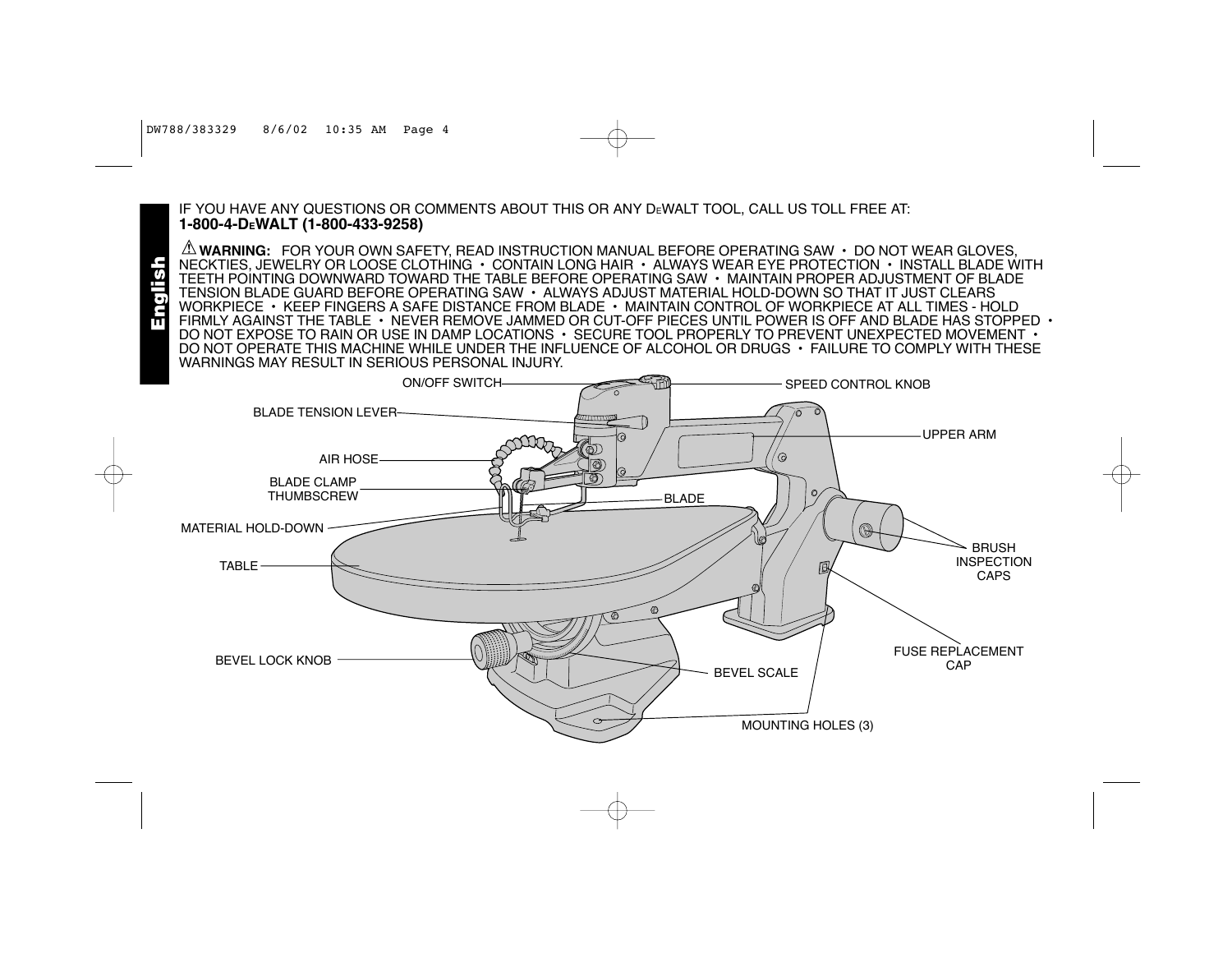**WARNING:** For your own safety read instruction manual before operating tool.

# *Grounding Instructions*

In the event of a malfunction or breakdown, grounding provides a path of least resistance for electric current to reduce the risk of electric shock. This tool is equipped with an electric cord having an equipment-grounding conductor and grounding plug. The plug must be plugged into a matching outlet that is properly installed and grounded in accordance with all local codes and ordinances. Do not modify plug provided—if it will not fit the outlet, have the proper outlet installed by a qualified electrician.

Improper connection of the equipment-grounding conductor can result in a risk of electric shock. The conductor with insulation having an outer surface that is green with or without yellow stripes is the equipment-grounding conductor. If repair or replacement of the electric cord or plug is necessary, do not connect the equipmentgrounding conductor to a live terminal.

Check with a qualified electrician or service personnel if the grounding instructions are not completely understood, or if in doubt as to whether the tool is properly grounded.

Use only 3-wire extension cords that have 3-prong grounding plugs and 3-pole receptacles that accept the tool's plug.

Repair or replace damaged or worn cords immediately.



1

This tool is intended for use on a circuit that has an outlet that looks like the one illustrated in Figure A. The tool has a grounding plug that looks like the plug illustrated in Figure A. A temporary adapter, which looks the adapter illustrated in Figures B and C, may be used to connect this plug to a 2-pole receptacle as shown in Figure B if a properly grounded outlet is not available. The temporary adapter should be used only until a properly grounded outlet can be installed by a qualified electrician. The green-colored rigid ear, lug, and the like, extending from the adapter must be connected to a permanent ground such as a properly grounded outlet box.

# *Important Safety Instructions*

- *• KEEP GUARDS IN PLACE and in working order.*
- *• KEEP WORK AREA CLEAN. Cluttered areas and benches invite injuries.*
- *• DON'T USE IN DANGEROUS ENVIRONMENT. Don't use power tools in damp or wet locations, or expose them to rain. Keep work area well lighted.*
- *• KEEP CHILDREN AWAY. All visitors should be kept safe distance from work area.*
- *• MAKE WORKSHOP KID PROOF with padlocks, master switches, or by removing starter keys.*
- *• DON'T FORCE TOOL. It will do the job better and safer at the rate for which it was designed.*
- *• USE RIGHT TOOL. Don't force tool or attachment to do a job for which it was not designed.*
- *• USE PROPER EXTENSION CORD. Make sure your extension cord is in good condition. When using and extension cord, be sure to use one heavy enough to carry the current your product will draw. An undersized cord will cause a drop in line voltage resulting in loss of power and overheating. The following table shows the correct size to use depending on cord length and nameplate ampere rating. If in doubt, use the next heavier gage. The smaller the gage number, the heavier the cord.*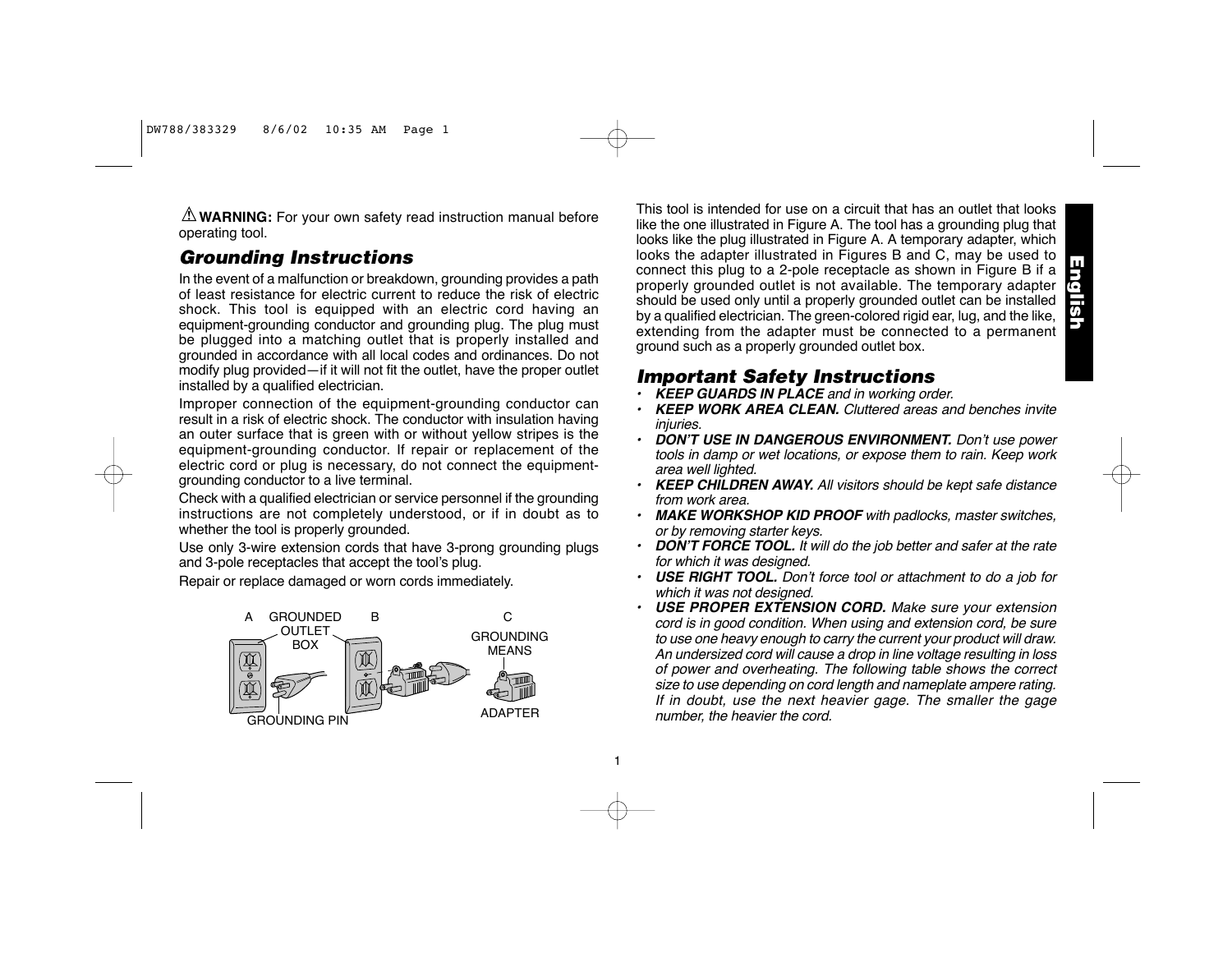*•*

English

*•*

 *OUTDOOR USE EXTENSION CORDS. When tool is used outdoors, use only extension cords intended for use outdoors and so marked.*

**Minimum Gage for Cord Sets Volts Total Length of Cord in Feet**<br>120V 0-25 26-50 51-100 101-150 240V 0-50 51-100 101-200 201-300 **Ampere Rating** More Not more **AWG** Than Than 0 - 6 18 16 16 14 6 - 10 18 16 14 12 10 - 12 16 16 14 12 12 - 16 14 12 Not Recommended

- *WEAR PROPER APPAREL. Do not wear loose clothing, gloves, neckties, rings, bracelets, or other jewelry which may get caught in moving parts. Nonslip footwear is recommended. Wear protective hair covering to contain long hair.*
- *• ALWAYS USE SAFETY GLASSES. Also use face or dust mask it cutting operation is dusty. Everyday eyeglasses only have impact resistant lenses, they are NOT safety glasses.*
- *• DON'T OVERREACH. Keep proper footing and balance at all times.*
- *• MAINTAIN TOOLS WITH CARE. Keep tools sharp and clean for best and safest performance. Follow instructions for changing accessories.*
- *• DISCONNECT TOOLS before servicing; when changing accessories, such as blades, bits, cutters, and the like.*
- *• REDUCE THE RISK OF UNINTENTIONAL STARTING. Make sure switch is in off position before plugging in.*
- *• USE RECOMMENDED ACCESSORIES. Consult the instruction manual for recommended accessories. The use of improper accessories may cause risk of injury to persons.*
- *• NEVER STAND ON TOOL. Serious injury could occur if the tool is tipped or if the cutting tool is unintentionally contacted.*
- *• CHECK DAMAGED PARTS. Before further use of the tool, a guard*

*or other part that is damaged should be carefully checked to determine that it will operate properly and perform its intended function–check for alignment of moving parts, binding of moving parts, breakage of parts, mounting, and any other conditions that may affect its operation. A guard or other part that is damaged should be properly repaired or replaced.*

*• NEVER LEAVE TOOL RUNNING UNATTENDED. TURN POWER OFF. Don't leave tool until it comes to a complete stop.*

### *Additional Safety Rules for Scroll Saws*

- *• MATERIAL HOLD-DOWN must be properly set according to these instructions and remain in position during use.*
- *• NEVER reach under the table when operating or make any adjustments when it is running.*
- *• SECURE saw to work bench or stand with clamps or mounting hardware. Secure work bench or stand to floor.*
- *•DO NOT use the upper arm as a lifting point.*
- *•MAKE SURE blade tension is properly adjusted.*
- *• AVOID awkward hand positions where a sudden slip could cause a hand to move into a saw blade or cutting tool. DO NOT PLACE FINGERS OR HANDS IN PATH OF THE SAW BLADE.*
- *• WHEN REMOVING short workpieces, or cleaning up around the table, be sure the saw is in the OFF position and blade has stopped moving.*
- *• NEVER turn the saw ON before clearing the table of all tools, wood scraps, etc., except the workpiece and related feed or support devices for the operation planned.*
- *•CHECK for proper blade size and type.*
- *• DO NOT attempt to saw stock that does not have a flat surface, unless a suitable support is used.*
- *• HOLD material firmly against table and feed into blade teeth at a moderate speed.*
- *• TURN OFF motor if the material resists being backed out of an uncompleted cut. Use appropriate speed for applications.*
- *• MAKE "relief" cuts before cutting long curves.*

2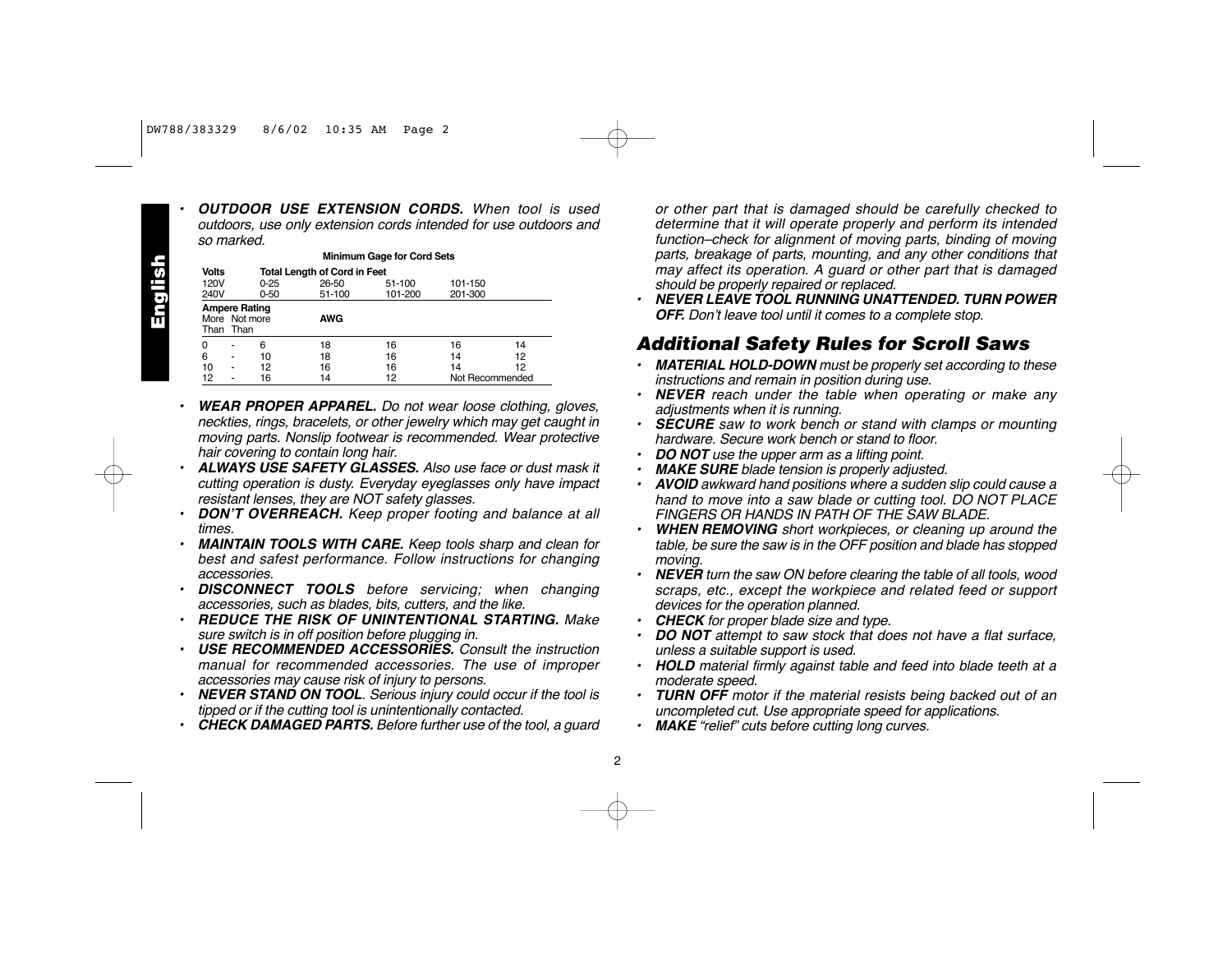- *• CAUTION: Some wood contains preservatives such as copper chromium arsenate (CCA) which can be toxic. When cutting these materials, extra care should be taken to avoid inhalation and to minimize skin contact.*
- *• USE a dust mask and safety glasses when sawing.*
- *•KEEP GUARDS in place and working order.*
- *• MAKE SURE your fingers do not contact the terminals of the power cord when installing or removing the plug to or from the line power source.*
- *• NEVER overfeed or force work into the blade.*
- *• WARNING: Do not allow familiarity (gained from frequent use of your saw) to replace following safety rules. Always remember that a careless fraction of a second is sufficient to inflict severe injury.*

WARNING: Some dust created by power sanding, sawing, grinding, drilling, and other construction activities contains chemicals known to cause cancer, birth defects or other reproductive harm. Some examples of these chemicals are:

- lead from lead-based paints,
- crystalline silica from bricks and cement and other masonry products, and
- arsenic and chromium from chemically-treated lumber (CCA).

Your risk from these exposures varies, depending on how often you do this type of work. To reduce your exposure to these chemicals: work in a well ventilated area, and work with approved safety equipment, such as those dust masks that are specially designed to filter out microscopic particles.

# *SAVE THESE INSTRUCTIONS*

# *Mounting*

Three holes are provided in the base of the scroll saw to facilitate mounting to a table or bench (Figure 1). Always mount your saw firmly to prevent movement.



### *Assembly*

3

Your scroll saw comes fully assembled except for the table and blade. To install the table, first insert the pin at the back of the arm into the hole in the back of the table (Figure 2). Push the table until its back surface is flush against the arm and the pin is fully inserted in the table (Figure 3).

Using the hex wrench packed with your scroll saw, securely attach the table to the bevel scale by tightening the bolts shown in Figure 4.

# *Installing the Blade*

### **BEFORE INSTALLING A BLADE, UNPLUG THE SCROLL SAW.**

The blade is held in place by the thumbscrew blade clamps attached to the top and bottom arms of the scroll saw (Figure 5).

Before installing a blade, make sure the blade tension lever is moved fully to the right as shown in Figure 6. Next, loosen, but do not unscrew, the top and bottom thumbscrews (Figure 5). Thread the blade through the hole in table, with the teeth facing toward the front of the saw. **NOTE:** Scroll saws cut on the downstroke, so it is essential that teeth face forward and down.

Insert the blade into the bottom blade clamp and securely tighten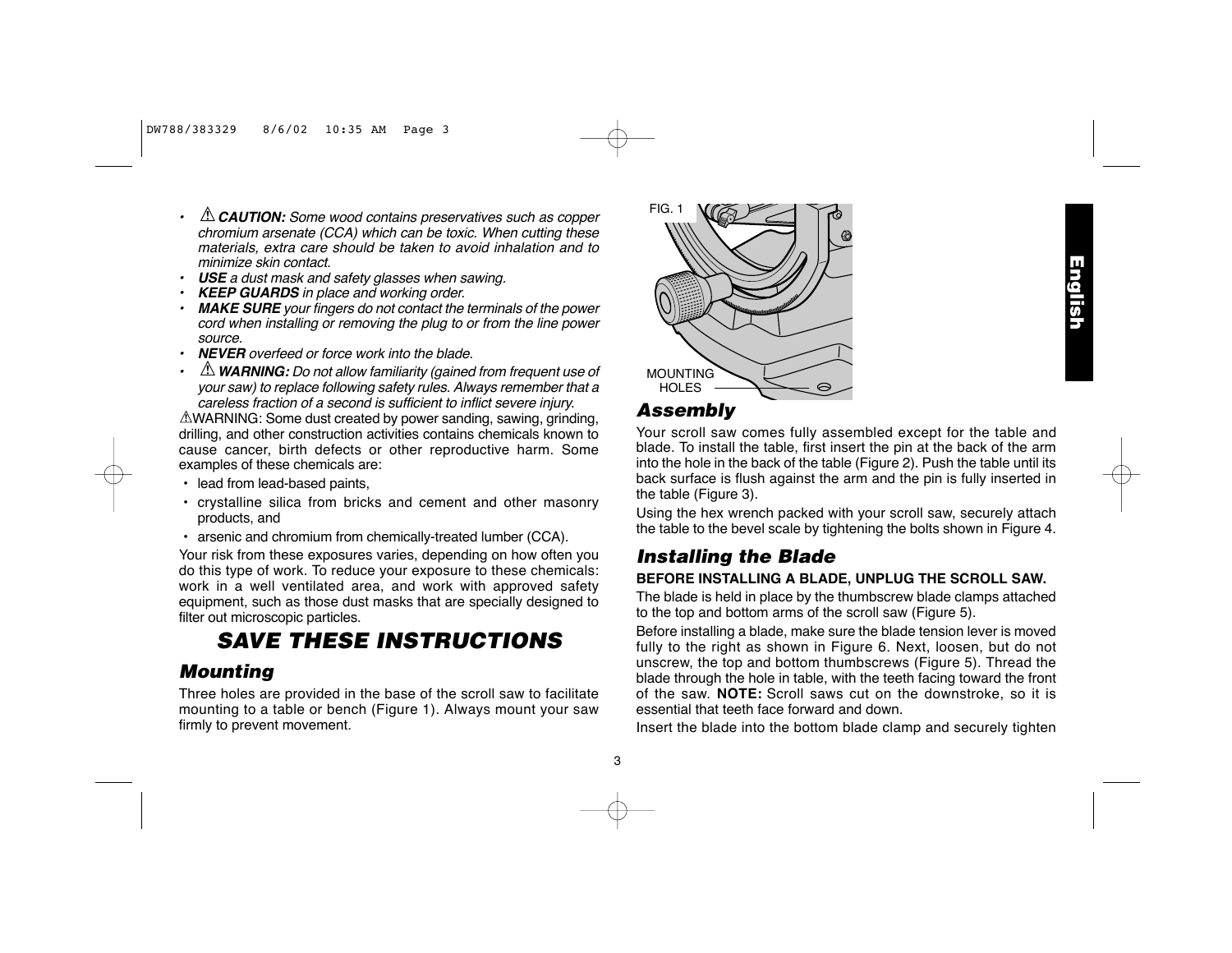### DW788/383329 8/6/02 10:35 AM Page 4



4



the thumbscrew. Next, insert the top of the blade into the top blade clamp and securely tighten the top thumbscrew.

Properly adjust the tension of the blade before operating your scroll saw. (See: Blade Tension Lever section of this manual.)

# *Blade Tension Lever*

Move the blade tension lever (Figure 6) to the left to increase tension on the blade.

The proper degree of tension varies with different blade sizes. If you are frequently breaking blades, decrease tension on the blade.

As you become more accustomed to operating your scroll saw, you will become more proficient in fine-tuning blade tension. Practice on scrap material when possible.

Remove the blade or release tension on the blade when not using your scroll saw for an extended period.

# *Material Hold-down*

The material hold-down (Figure 7) should contact the surface of the



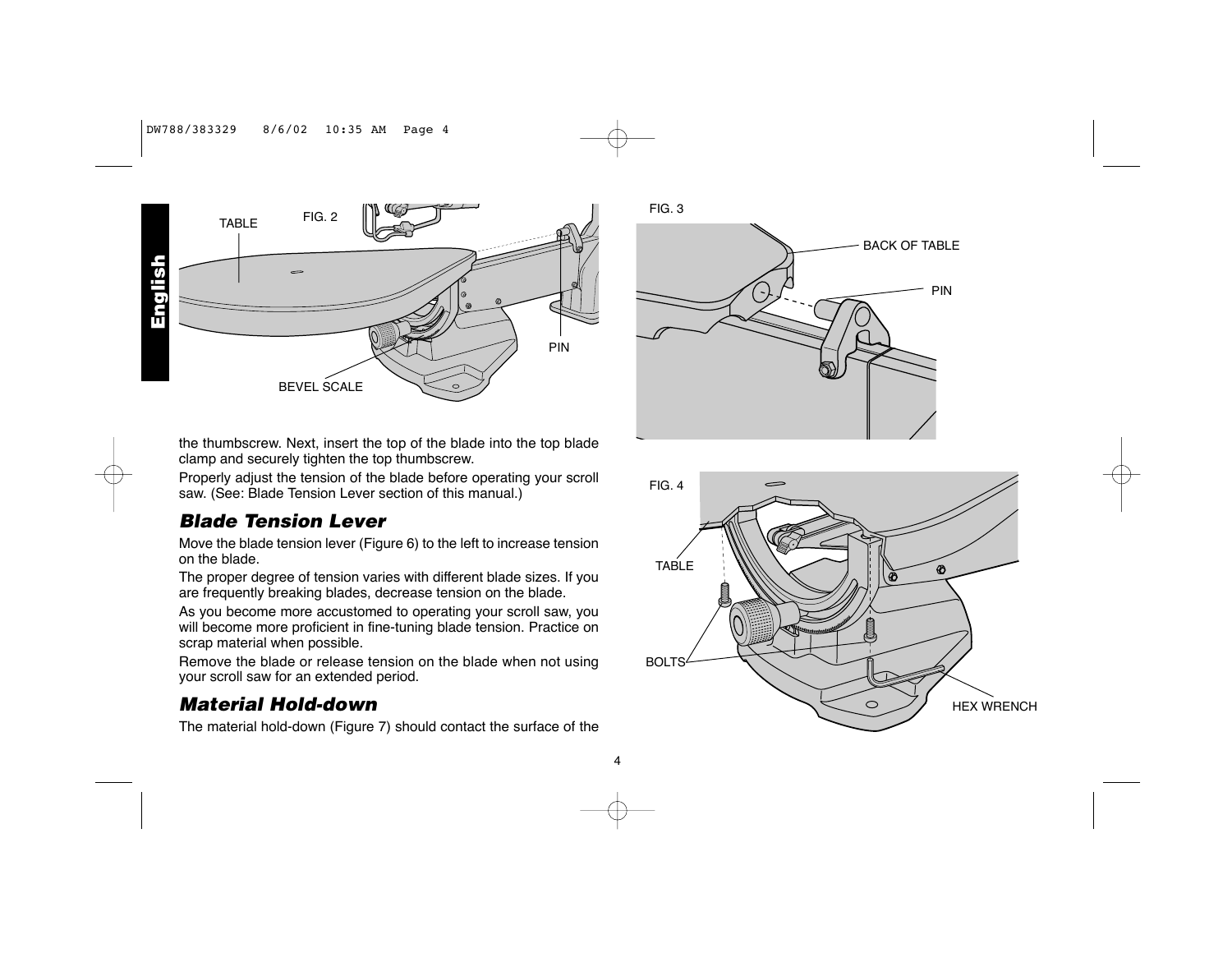

workpiece. To adjust the material hold-down, loosen the thumbscrew (Figure 7) and move the rod up or down. The material hold-down must be beveled when the table is beveled. To bevel the material hold-down, loosen the allen screw shown in Figure 7 and bevel the material hold-down until it is parallel to the table. Retighten the material hold-down before cutting.

**NOTE:** When cutting, ensure the material hold-down does not contact the bottom arm of the scroll saw. Your scroll saw has a maximum thickness capacity of 2". Do not cut material thicker than 2". NEVER remove the material hold-down since it also functions as a barrier between fingers and blade.

### *Air Hose*

Your scroll saw features an adjustable air hose to keep your work area free from dust and debris. Be sure to position the air hose properly: it should blow saw dust away from the operator.

# *On/Off Switch*

To turn the scroll saw on, press the front of the switch as shown in Figure 8.The saw locks on automatically. To turn the tool off, press the back of the switch. A hole is provided in the switch for insertion of a padlock to lock the saw off (Figure 8).

# *Speed Control Knob*

Your scroll saw features a variable speed control, from 400 to 1,750 strokes per minute. To operate the variable speed feature, turn the speed control knob (Figure 8) with the saw running.

To increase the speed, turn the knob clockwise. The numbers on the speed control knob represent speed ranges. One is the minimum speed, 8 is the maximum speed.

Slower speeds are recommended for metals, plastics, harder woods and very thin materials.

English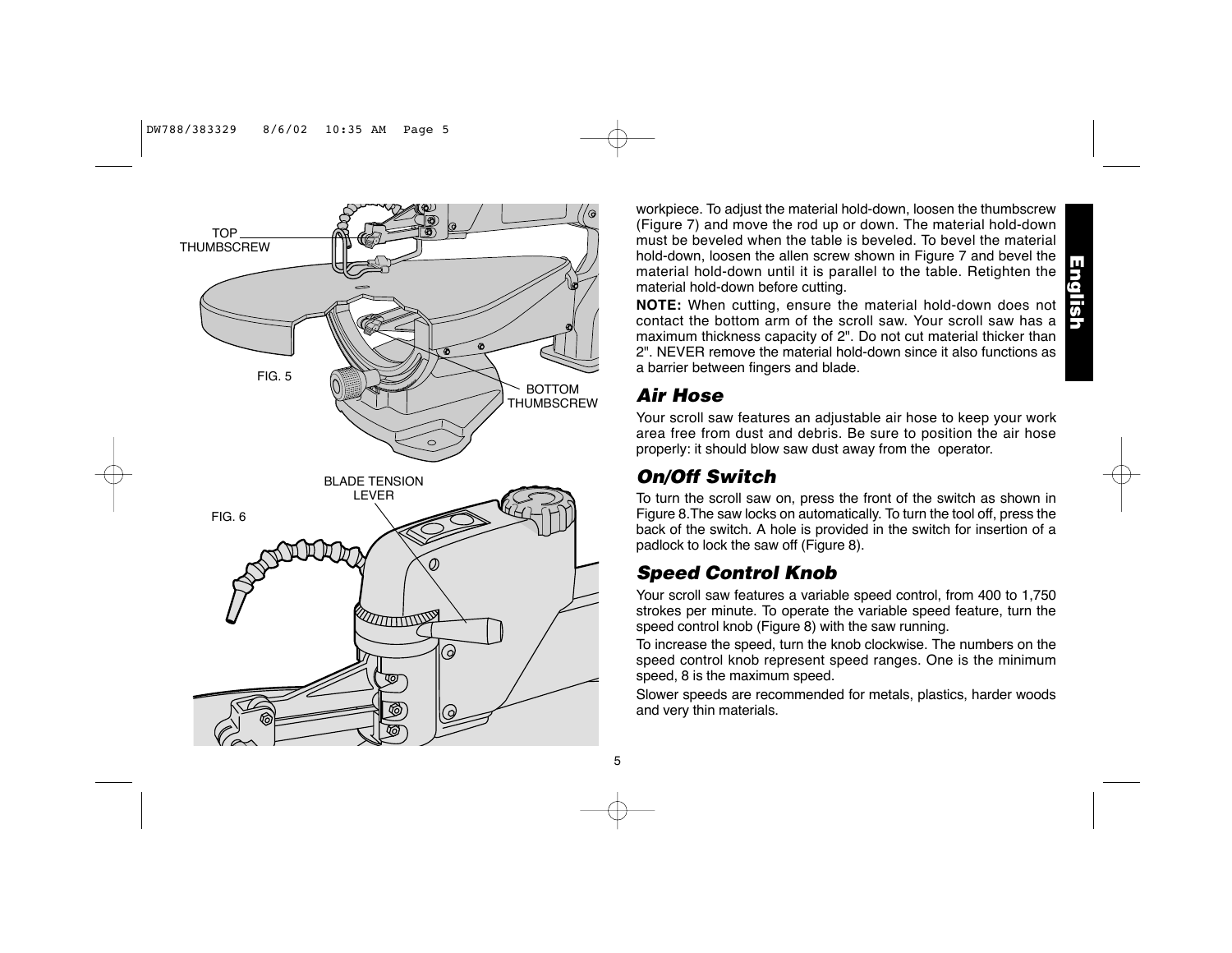

# *Sawing*

Hold material firmly against table. Always feed material toward the blade. Feed the workpiece fast enough to allow the blade to cut, but do not force material into the blade too quickly.

### *Beveling*

The table of your scroll saw bevels 45° left and right. A detent is set at 0°. To bevel the scroll saw table, loosen the bevel lock knob (Figure 9), and bevel the table to the desired setting, indicated by the bevel pointer.

**NOTE:** Before tilting the table for bevel cuts of 45˚,check the clearance around the lower thumbscrew. To facilitate an accurate 45˚ cut the thumbscrew and setscrew may need to change places. On the setscrew side, sufficient clearance is available.

# *Fretwork*

PADLOCK HOLE

### **INSIDE CUTS**

6

Your scroll saw is ideal for making inside cuts for detail work. To make an inside cut:

SPEED CONTROL KNOB

- 1. Drill a pilot hole in your workpiece.
- 2. Make sure the blade tension lever is moved fully to the right
- 3. Loosen the top thumbscrew blade clamp.
- 4. Leaving the blade held in place by the bottom blade clamp, lift the top arm of the scroll saw, as shown in Figure 10. Thread the saw blade through the pilot hole in your workpiece and reattach the blade by tightening the top thumbscrew.

5.Readjust the blade tension and begin the inside cut.

Alternately, you can loosen the bottom thumbscrew blade clamp in step 3 above, and thread the blade through the top of the workpiece.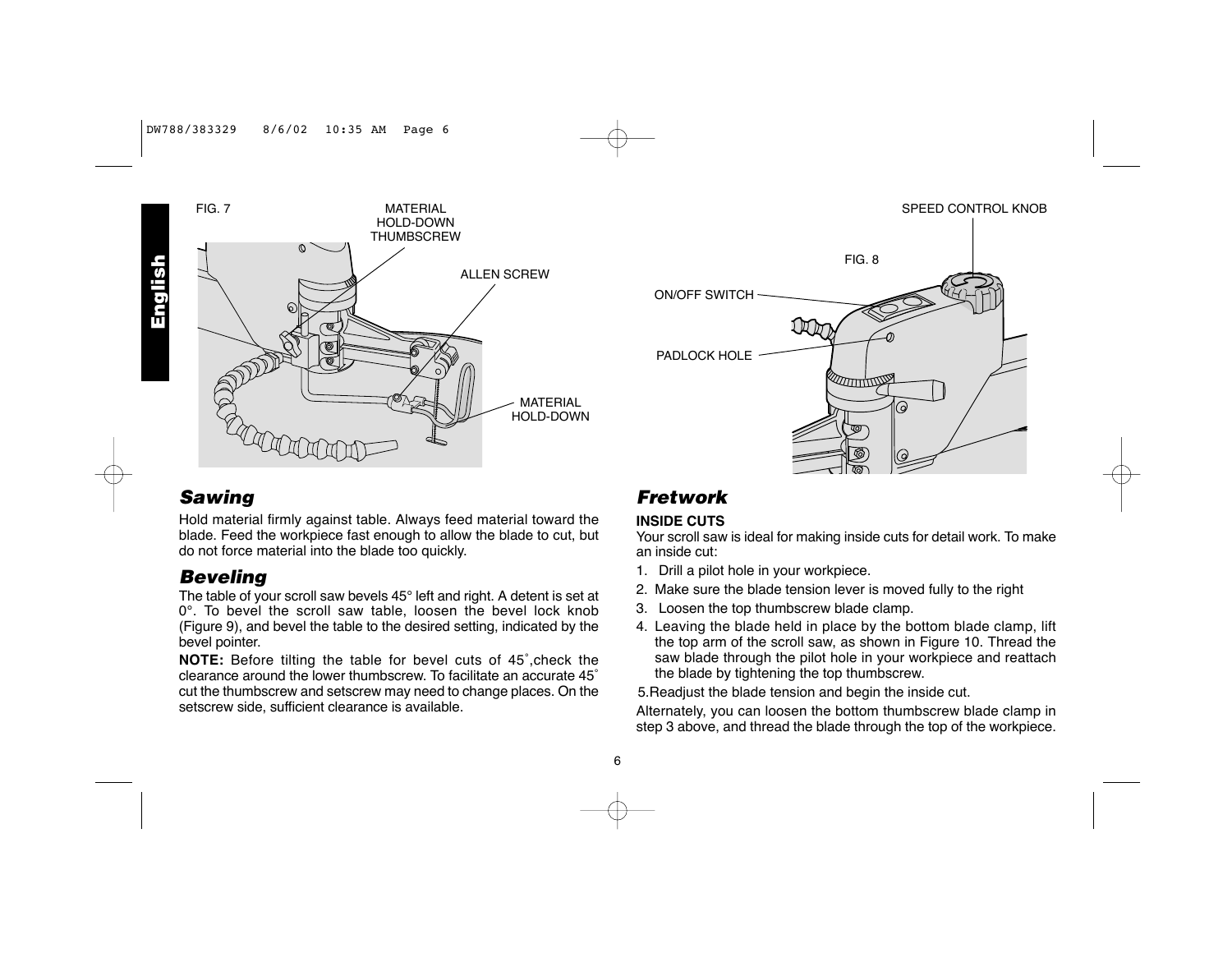### DW788/383329 8/6/02 10:35 AM Page 7





**NOTE: Do not lift saw by upper arm.** Damage will occur.

# *Overload Protector*

Your scroll saw is equipped with a 3 amp overload protection fuse. If your scroll saw becomes overloaded and stops operating, turn off the scroll saw, check for a blown fuse by removing the fuse cap (Figure 11). Your scroll saw uses fuse #3AG Fast Acting, 1 1/4" long <sup>x</sup> 1/4" diameter.

# *Maintenance*

### **BRUSHES**

Inspect carbon brushes regularly by unplugging tool, removing the brush inspection cap (Figure 11) and withdrawing the brush assembly. Keep brushes clean and sliding freely in their guides. Always replace a used brush in the same orientation in the holder as it was prior to its removal. If the brush is worn down to 3/8", it must be replaced. Use only identical DEWALT brushes. New brush assemblies are available